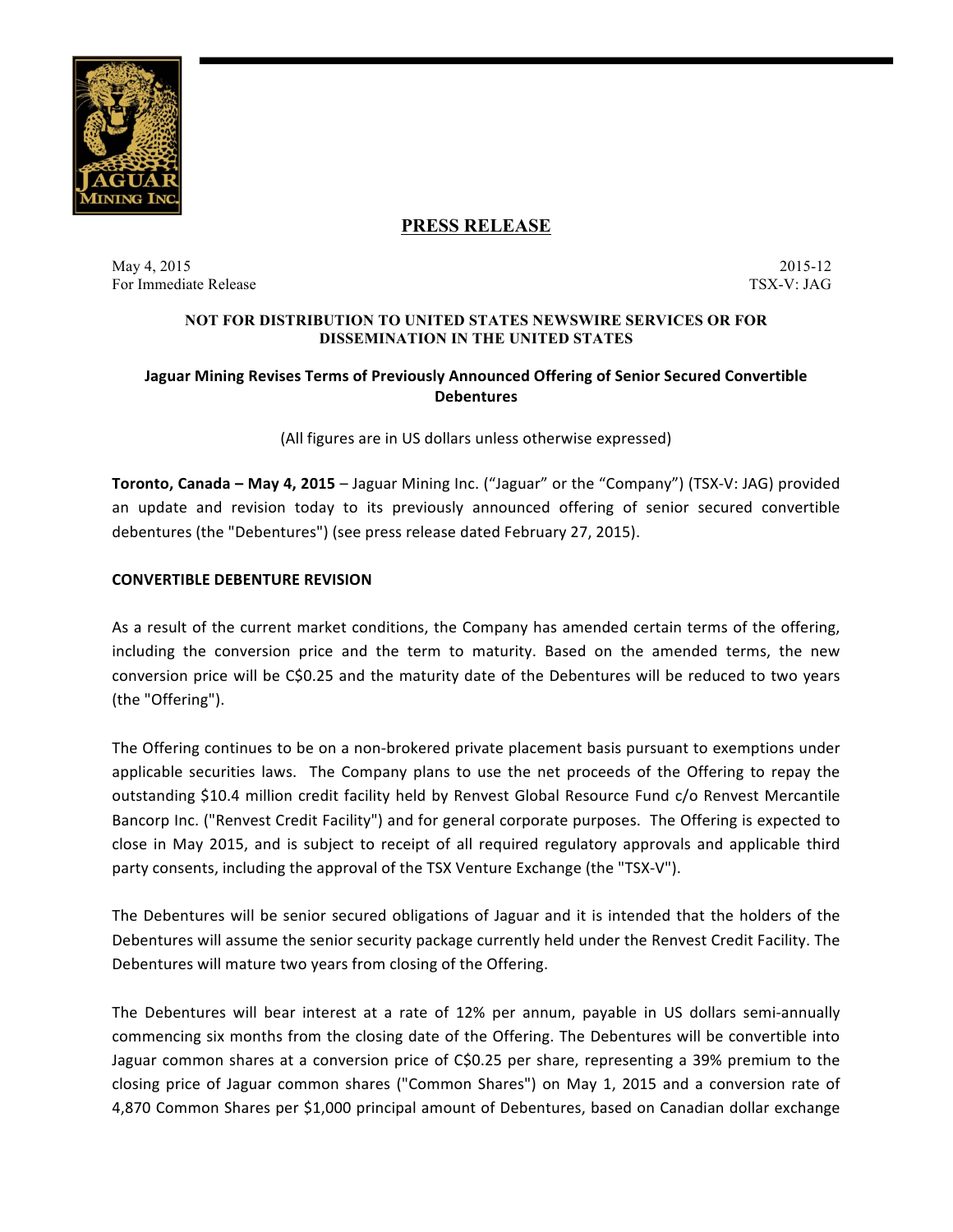rate of 0.8214. Upon conversion, holders will be entitled to receive accrued and unpaid interest up to, but excluding, the date of conversion.

The Debentures will be redeemable following a period of six months from closing of the Offering. On and after such date and prior to the date that is two years from the closing date of the Offering, the Debentures may be redeemed by Jaguar, in whole or in part from time to time, with 30 days written notice, at a price of 110% of the principal outstanding in the first year and 105% in year two, plus any accrued and unpaid interest.

Jaguar does not intend to list the Debentures on the TSX-V. The Debentures and the Common Shares issuable on conversion of the Debentures will be subject to a four month and one day hold period under Canadian securities laws from the date of issue of the Debentures.

This press release shall not constitute an offer to sell or the solicitation of an offer to buy any securities in any jurisdiction.

#### **About Jaguar Mining Inc.**

Jaguar is a gold producer with mining operations in a prolific greenstone belt in the state of Minas Gerais, Brazil. Additionally, Jaguar wholly owns the large-scale Gurupi Development Project in the state of Maranhão, Brazil. In total, the Company owns mineral claims covering an area of approximately 197,000-hectares. Additional information is available on the Company's website at www.jaguarmining.com .

## **FOR FURTHER INFORMATION PLEASE CONTACT:**

Derrick Weyrauch Chief Financial Officer 416-628-9601 dweyrauch@jaguarmining.com

## **FORWARD-LOOKING STATEMENTS**

Certain statements in this press release constitute "Forward-Looking Statements" within the meaning of the U.S. Private Securities Litigation Reform Act of 1995 and applicable Canadian securities legislation. Forward-looking statements include, but are not limited to, management's assessment of Jaguar's future plans and operation. Certain statements throughout this press release constitute forward-looking statements (forecasts) under applicable securities laws relating to future events or future performance. Forward-Looking Statements can be identified by the use of words such as "are expected", "is forecast", "is targeted", "approximately", "plans", "anticipates" "projects", "anticipates", "continue", "estimate", "believe" or variations of such words and phrases or statements that certain actions, events or results "may", "could", "would", "might", or "will" be